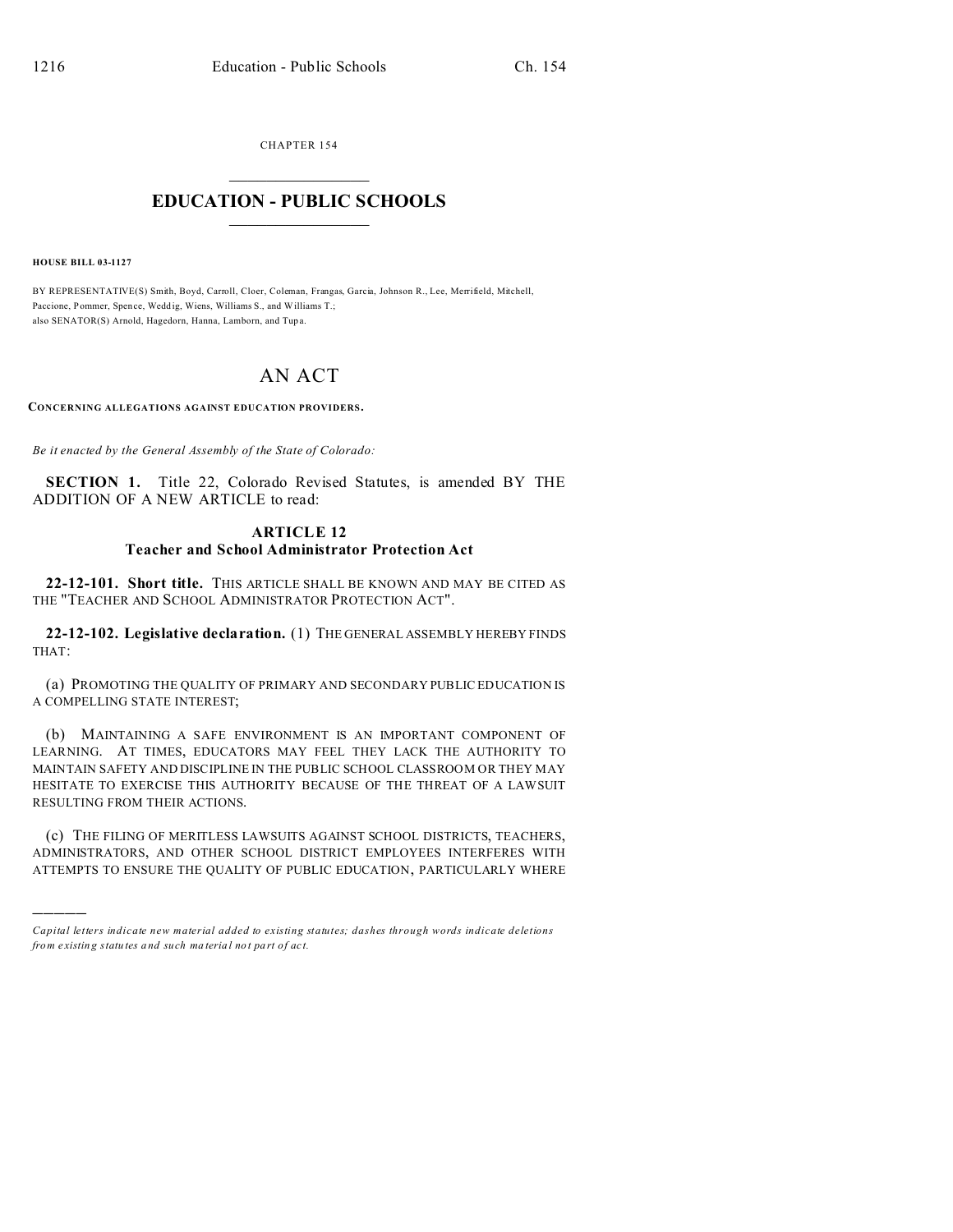THE LAWSUITS ARISE OUT OF THE GOOD-FAITH EFFORTS OF EDUCATORS TO MAINTAIN CLASSROOM DISCIPLINE OR ADDRESS THREATS TO STUDENT SAFETY;

(d) MERITLESS LITIGATION ALSO DIVERTS FINANCIAL AND PERSONNEL RESOURCES TO LITIGATION DEFENSE ACTIVITIES, AND REDUCES THE AVAILABILITY OF THESE RESOURCES FOR EDUCATIONAL OPPORTUNITIES FOR STUDENTS.

(2) THE GENERAL ASSEMBLY FINDS THAT LEGISLATION TO DETER MERITLESS LAWSUITS AND SANCTION DELIBERATELY FALSE REPORTS AGAINST EDUCATORS IS A RATIONAL AND APPROPRIATE METHOD TO ADDRESS THE COMPELLING PUBLIC INTERESTIN PROTECTING SCHOOL DISTRICTS AND SCHOOL DISTRICT EMPLOYEES FROM UNNECESSARY AND HARMFUL LITIGATION.

(3) IT IS THE INTENT OF THE GENERAL ASSEMBLY THAT THE PROVISIONS OF THIS ARTICLE AND THOSE OF THE"COLORADO GOVERNMENTAL IMMUNITY ACT", ARTICLE 10 OF TITLE 24,C.R.S., BE READ TOGETHER AND HARMONIZED TO GIVE THE GREATEST PROTECTION FROM LIABILITY IN TORT POSSIBLE FOR EDUCATIONAL ENTITIES AND THEIR EMPLOYEES. IF THE PROVISIONS OF THIS ARTICLE AND THOSE OF THE "COLORADO GOVERNMENTAL IMMUNITY ACT" ARE INTERPRETED AS BEING IN CONFLICT, THE PROVISION THAT GRANTS THE GREATEST IMMUNITY AND PROTECTION TO AN EDUCATIONAL ENTITY AND ITS EMPLOYEES SHALL PREVAIL.

**22-12-103. Definitions.** AS USED IN THIS ARTICLE, UNLESS THE CONTEXT OTHERWISE REQUIRES:

(1) "EDUCATIONAL ENTITY" MEANS THE STATE BOARD OF EDUCATION, A SCHOOL DISTRICT BOARD OF EDUCATION, AND A GOVERNING BODY OF A CHARTER SCHOOL.

(2) "EMPLOYEE" MEANS AN INDIVIDUAL ELECTED OR APPOINTED TO AN EDUCATIONAL ENTITY AND AN INDIVIDUAL WHO IS AN EMPLOYEE OF AN EDUCATIONAL ENTITY OR WHO PROVIDES STUDENT-RELATED SERVICES TO AN EDUCATIONAL ENTITY ON A CONTRACTUAL BASIS. "EMPLOYEE" INCLUDESAN AUTHORIZED VOLUNTEER WHO PROVIDES STUDENT-RELATED SERVICES TO AN EDUCATIONAL ENTITY.

**22-12-104. Liability.** (1) AN EDUCATIONAL ENTITY AND ITS EMPLOYEES ARE IMMUNE FROM SUIT FOR TAKING AN ACTION REGARDING THE SUPERVISION, GRADING, SUSPENSION, EXPULSION, OR DISCIPLINE OF A STUDENT WHILE THE STUDENT IS ON THE PROPERTY OF THE EDUCATIONAL ENTITY OR UNDER THE SUPERVISION OF THE EDUCATIONAL ENTITY OR ITS EMPLOYEES; EXCEPT THAT IMMUNITY SHALL NOT APPLY IF THE ACTION IS COMMITTED WILLFULLY AND WANTONLY AND VIOLATES A STATUTE, RULE, OR REGULATION OR A CLEARLY ARTICULATED POLICY OF THE EDUCATIONAL ENTITY. THE BURDEN OF PROVING THE VIOLATION SHALL REST WITH THE PLAINTIFF AND MUST BE ESTABLISHED BY CLEAR AND CONVINCING EVIDENCE TO THE COURT AS PART OF A SUMMARY PROCEEDING. IF AT THE SUMMARY PROCEEDING THE COURT FINDS A VIOLATION EXISTS, THE EDUCATIONAL ENTITY AND ITS EMPLOYEE MAY RAISE IMMUNITY AT TRIAL UNDER THE PROVISIONS OF THIS ARTICLE AND THE "COLORADO GOVERNMENTAL IMMUNITY ACT", ARTICLE 10 OF TITLE 24, C.R.S.

(2) AN EDUCATIONAL ENTITY AND ITS EMPLOYEES ARE IMMUNE FROM SUIT FOR MAKING A REPORT CONSISTENT WITH FEDERAL LAW TO THE APPROPRIATE LAW ENFORCEMENT AUTHORITIES OR OFFICIALS OF AN EDUCATIONAL ENTITY IF THE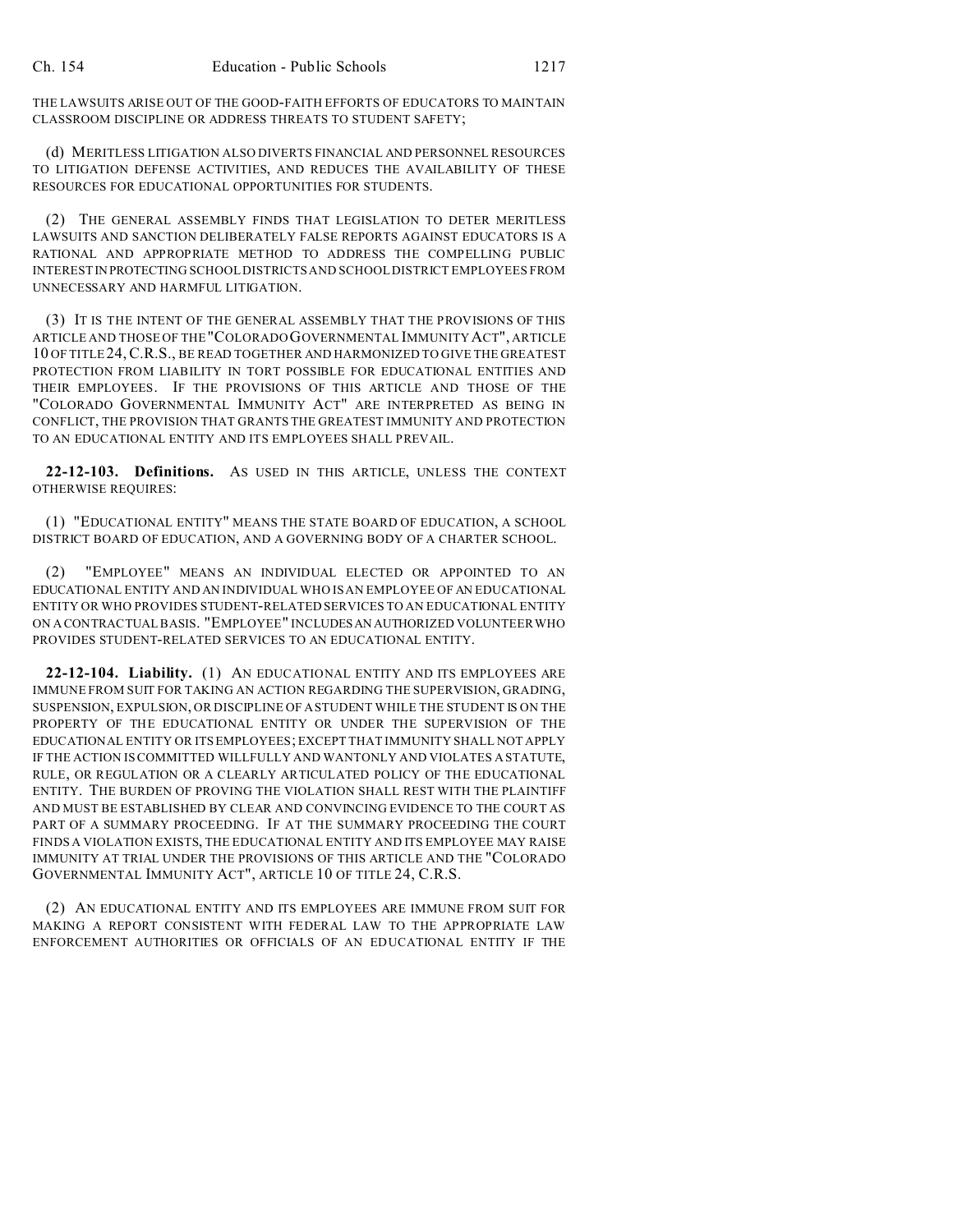INDIVIDUAL MAKING THE REPORT HAS REASONABLE GROUNDS TO SUSPECT THAT A STUDENT IS:

(a) UNDER THE INFLUENCE OF ALCOHOLIC BEVERAGES OR OF A CONTROLLED SUBSTANCE NOT LAWFULLY PRESCRIBED TO THE STUDENT;

(b) IN POSSESSION OF A FIREARM OR ALCOHOLIC BEVERAGES OR OF A CONTROLLED SUBSTANCE NOT LAWFULLY PRESCRIBED TO THE STUDENT;

(c) INVOLVED IN THE ILLEGAL SOLICITATION, SALE, OR DISTRIBUTION OF FIREARMS OR ALCOHOLIC BEVERAGES OR OF A CONTROLLED SUBSTANCE.

(3) A PERSON CLAIMING TO HAVE SUFFERED AN INJURY BY AN EDUCATIONAL ENTITY OR AN EMPLOYEE, WHETHER OR NOT BY A VIOLATION OF A STATUTE, RULE, OR REGULATION OR A CLEARLY ARTICULATED POLICY OF THE EDUCATIONAL ENTITY, SHALL FILE A WRITTEN NOTICE AS PROVIDED IN SECTION 24-10-109, C.R.S., WITHIN ONE HUNDRED EIGHTY DAYS AFTER THE DATE OF DISCOVERY OF THE INJURY, REGARDLESS OF WHETHER THE PERSON THEN KNEW ALL OF THE ELEMENTS OF A CLAIM OR OF A CAUSE OF ACTION FOR THE INJURY. COMPLIANCE WITH THE PROVISIONS OF THIS SUBSECTION (3) SHALL BE A JURISDICTIONAL PREREQUISITE TO ANY ACTION BROUGHT UNDER THE PROVISIONS OF THIS ARTICLE, AND FAILURE OF COMPLIANCE SHALL FOREVER BAR ANY SUCH ACTION.

**22-12-105. False reports - misdemeanor.** (1) EXCEPT AS OTHERWISE PROVIDED IN THIS SECTION, A PERSON EIGHTEEN YEARS OF AGE OR OLDER WHO INTENTIONALLY MAKES A FALSE ACCUSATION OF CRIMINAL ACTIVITY AGAINST AN EMPLOYEE OF AN EDUCATIONAL ENTITY TO LAW ENFORCEMENT AUTHORITIES, SCHOOL DISTRICT OFFICIALS OR PERSONNEL, OR BOTH, COMMITS A MISDEMEANOR AND UPON CONVICTION SHALL BE FINED UP TO TWO THOUSAND DOLLARS.

(2) EXCEPT AS OTHERWISE PROVIDED IN THIS SECTION, A STUDENT ENROLLED IN A PUBLIC SCHOOL WHO IS AT LEAST TEN YEARS OF AGE BUT YOUNGER THAN EIGHTEEN YEARS OF AGE WHO INTENTIONALLY MAKES A FALSE ACCUSATION OF CRIMINAL ACTIVITY AGAINST AN EMPLOYEE OF AN EDUCATIONAL ENTITY TO LAW ENFORCEMENT AUTHORITIES, SCHOOL DISTRICT OFFICIALS OR PERSONNEL, OR BOTH, MAY, AT THE DISCRETION OF THE COURT, AND IN ACCORDANCE WITH THE PROVISIONS OF THE FEDERAL "INDIVIDUALS WITH DISABILITIES EDUCATION ACT", 20 U.S.C.A. SEC. 1400 ET SEQ., BE SUBJECT TO ANY OF THE FOLLOWING PENALTIES:

(a) COMMUNITY SERVICE OF A TYPE AND FOR A PERIOD OF TIME TO BE DETERMINED BY THE COURT;

(b) ANY OTHER SANCTION AS THE COURT IN ITS DISCRETION MAY DEEM APPROPRIATE.

(3) A SCHOOL DISTRICT MAY EXPEL OR SUSPEND A STUDENT WHO INTENTIONALLY MAKES A FALSE ACCUSATION OF CRIMINAL ACTIVITY AGAINST AN EMPLOYEE OF AN EDUCATIONAL ENTITY TO LAW ENFORCEMENT AUTHORITIES, SCHOOL DISTRICT OFFICIALS OR PERSONNEL, OR BOTH.

(4) THE PROVISIONS OF THIS SECTION DO NOT APPLY TO STATEMENTS REGARDING